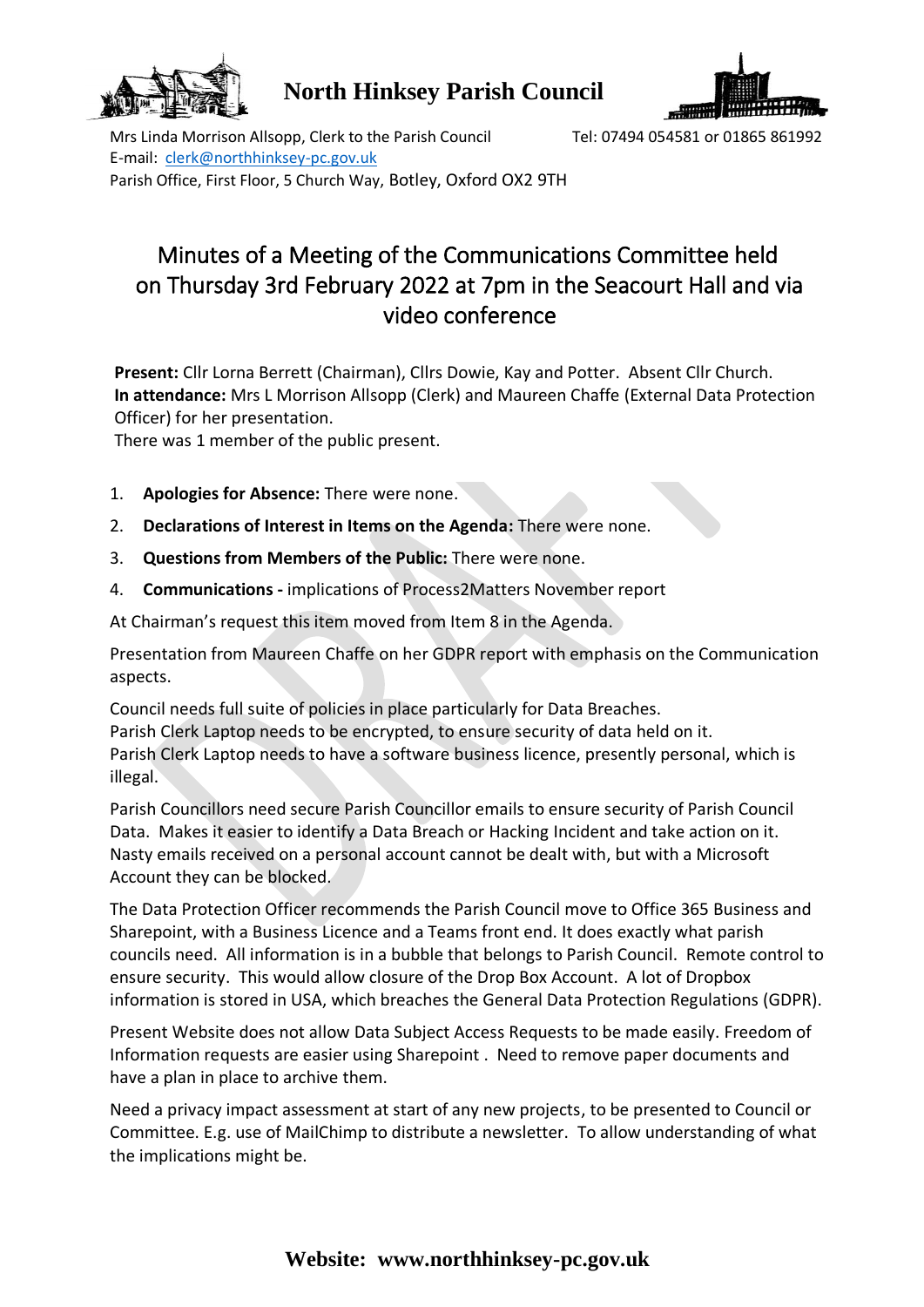- 1. Does it meet with objectives.
- 2. Does it meet your Standing Orders.
- 3. Are you insured to do it.
- 4. Does it impact on your asset management.

Good way to get thoughts in order.

All Councillors and Staff must be trained in data protection (as per the ICO website) and cyber security refreshed annually, with annual review of policies. This impresses Information Commissioner's Office (ICO). If accidental mistakes lead to a data breach, it demonstrates that a Parish takes GDPR seriously. This is more about reputation than being fined.

Question and Answer session followed.

Move to 365 would allow an outlook email account for each councillors and would transfer the gov.uk account.

Web Site reaching capacity – Cloud storage has more capacity.

Need Office 365 Commercial package for the Clerk's laptop.

Dropbox used for public documents. Use of Office 365 would allow Clerk to keep everything in one place. DPO demonstrated the use of Sharepoint as an alternative.

Teams front end will allow Councillor access to their documents. DPO demonstrated, folders can be restricted to ensure confidentiality, when it is required e.g. personnel documents.

The Council email account needs to have an address for every Councillor. With training in place for everyone. Controls in place for email either one person in house or an outside provider.

## **DPO asked to update the November quote. Clerk asked to contact District Council to find out who provide their GDPR training.**

Need to encrypt Clerk Laptop with bit locker, remote management system and have correct commercial licences this needs to be a requirement.

Cllr Berrett proposed Move to Microsoft 365 with a Commercial version, Sharepoint and Teams and GDPR Training. Laptop encryption using BitLocker.

**Recommendation from this Committee that action is taken**

**Proposed, seconded and unanimously agreed recommendation to Parish Council**

**Move to Microsoft 365, SharePoint and Teams with emails for Councillors.** 

**Parish Council laptop is encrypted.**

## **Councillor GDPR training.**

Send DPO public agenda for Parish Meeting. **Action.**

DPO left the meeting.

- 5. **Website and social media update –** previously circulated.
- **6. Sprout schedule from March 2022:** move to Parish Council Meeting.

## **Website: www.northhinksey-pc.gov.uk**